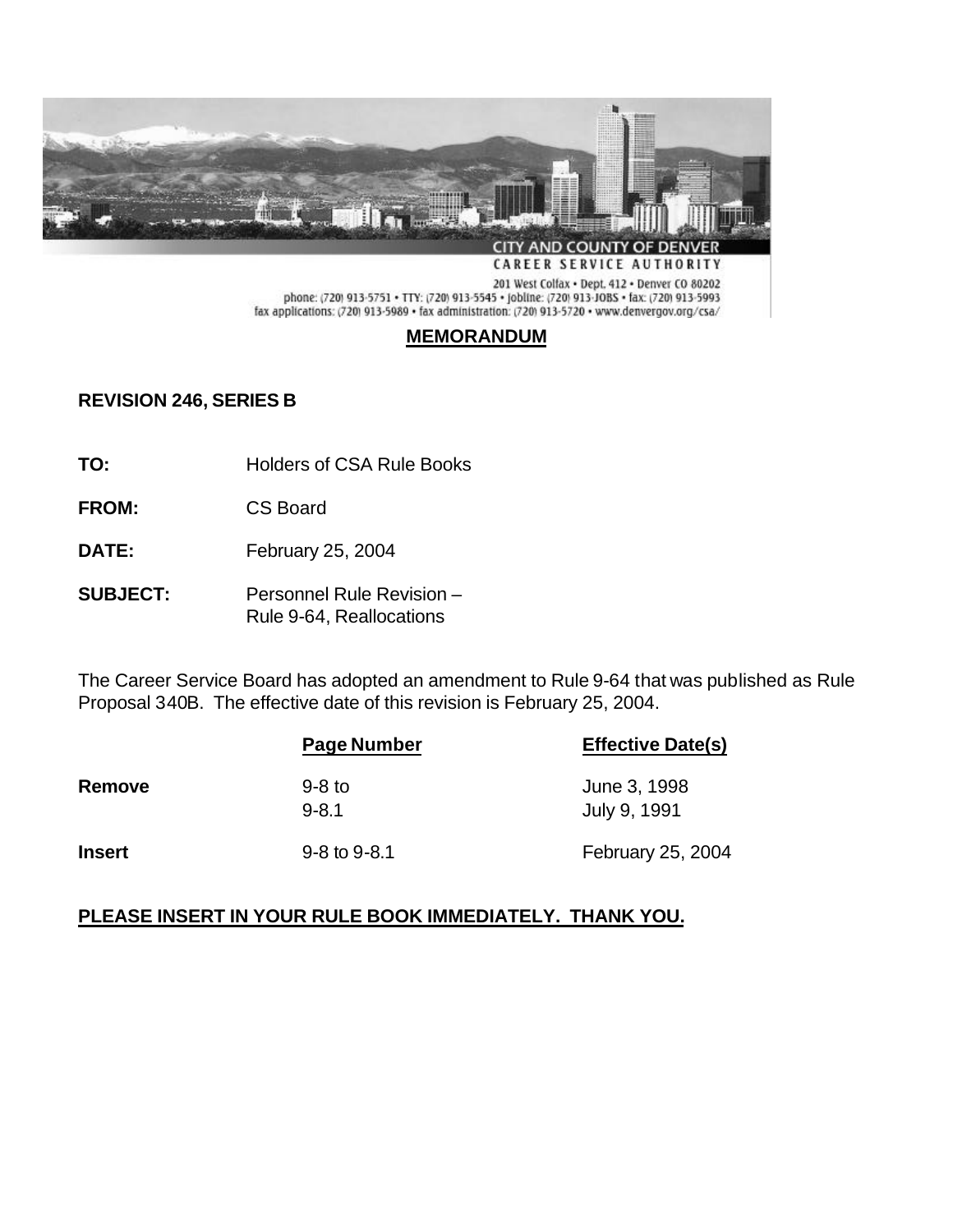- 2) Voluntarily demoting to a class not previously occupied or to a class previously occupied more than five years earlier: An employee who voluntarily demotes to a class not previously occupied or a class previously occupied more than five (5) years earlier shall have pay set in accordance with Section 9-50 Pay When First Employed. (Effective May 3. 1990; Rules Revision Memo 144B)
- 3) Demotion in lieu of layoff: When an employee demotes in lieu of layoff, pay shall be maintained at the level received before the demotion, or at the top of the growth sector in a pay range in the exempt schedule (the "S" step) or the top of the grade in any other schedule, whichever is lower. If the level received before the demotion does not correspond to a step in the new pay grade, the closest higher step shall be paid.

## 9-64 Reallocations

(Effective February 25, 2004; Rules Revision Memo 246B)

- A) Subject to the provisions of sub-paragraph 9-64 B), when a position is reallocated to another classification, the incumbent's pay shall be set at a step that is closest to the employee's existing rate of pay without losing pay. If this results in the employee's pay being over the pay range of the new class, the employee's pay shall remain at the employee's existing rate of pay until such time that either
	- 1) the employee changes positions, or

 2) the pay range of the new class catches up to the employee's rate of pay when the pay range is adjusted.

In no event shall the employee receive less than the entry rate of the pay grade of the new class.

B) When an employee meets the requirements to progress to a higher class in a delegated progressive class series and the Career Service Authority Personnel Director or designee approves the progression to the higher classification, the employee's pay shall be set at a step that reflects a 2.25% increase in pay. In no event shall the employee receive less than the entry rate of the pay grade of the new class.

9-65 Reinstatement Appointment or Promotional Reinstatement Appointment (Effective September 1, 1989; Rules Revision No. 131B)

Persons receiving reinstatement appointments, either after layoff or after demotion in lieu of layoff, shall be paid at the step previously held of the pay range currently in effect for the class to which reinstated, unless such step would result in a decrease in pay for a current city employee. In the latter case, promotional reinstatement shall be at a rate equal to the employee's present rate of pay. The employee shall be credited for the time served at the step in the class to which reinstated or in the pay grade of such class in determining the next merit increase consideration date.

9-66 Apprentice Appointment (Effective April 12, 1990; Rules Revision No. 142B)

Persons receiving apprentice appointments **shall be** paid in accordance with the following, as appropriate:

## **Page Issuance Date:February 25, 2004**